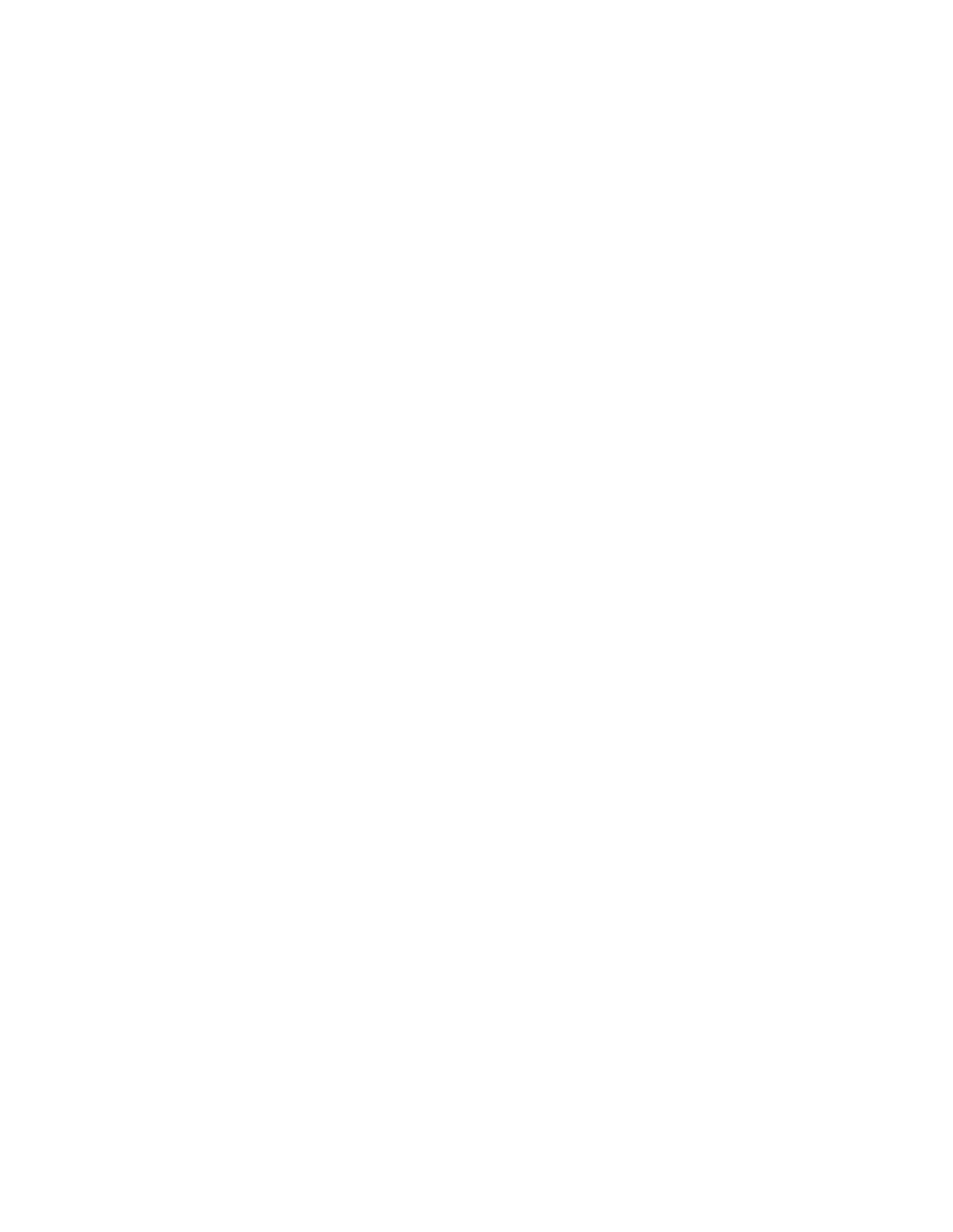#### **Fee Structure**

How do you get paid (check all that apply): Commissions on investment products Commissions on insurance products **Hourly rate Annual retainer** Flat fee for financial plan AUM Fee Other (Please list):

How much do you charge? Please list your fee structure. If there is a range of possible fees readers can expect to pay, what is the range and what determines where in the range they would fall. If you use AUM fees, be sure to list what a reader would pay with \$100K, \$500K, \$1M, and \$2M in assets.

| Net Worth $*$         | Monthly Fee | Quarterly<br>Fee | Annual Fee |
|-----------------------|-------------|------------------|------------|
| $<$ \$499.999         | \$499       | \$1,497          | \$5,988    |
| $$500,000 - $749,999$ | \$575       | \$1,725          | \$6,900    |
| $$750,000 - $999,999$ | \$650       | \$1,950          | \$7,800    |
| $$1mm - $1.499mm$     | \$750       | \$2,250          | \$9,000    |
| $$1.5mm - $2.499mm$   | \$875       | \$2,625          | \$10,500   |
| $$2.5mm - $3.999mm$   | \$1,050     | \$3,150          | \$12,600   |
| $>$ \$4 $mm$          | \$1,250     | \$3,750          | \$15,000   |

\*Defined as "everything you own minus everything that you owe", includes primary residence equity and excludes vacation properties, closely held businesses, cars, other personal assets and intellectual property.

#### What is the minimum amount of assets required for you to take a client? **No asset minimum**

If you receive payment for insurance product commissions, what percentage of your business revenue do they make up?

### **No commissions**

Do you consider yourself a fiduciary? **Yes**

Do you routinely sign a fiduciary agreement with clients? **Yes**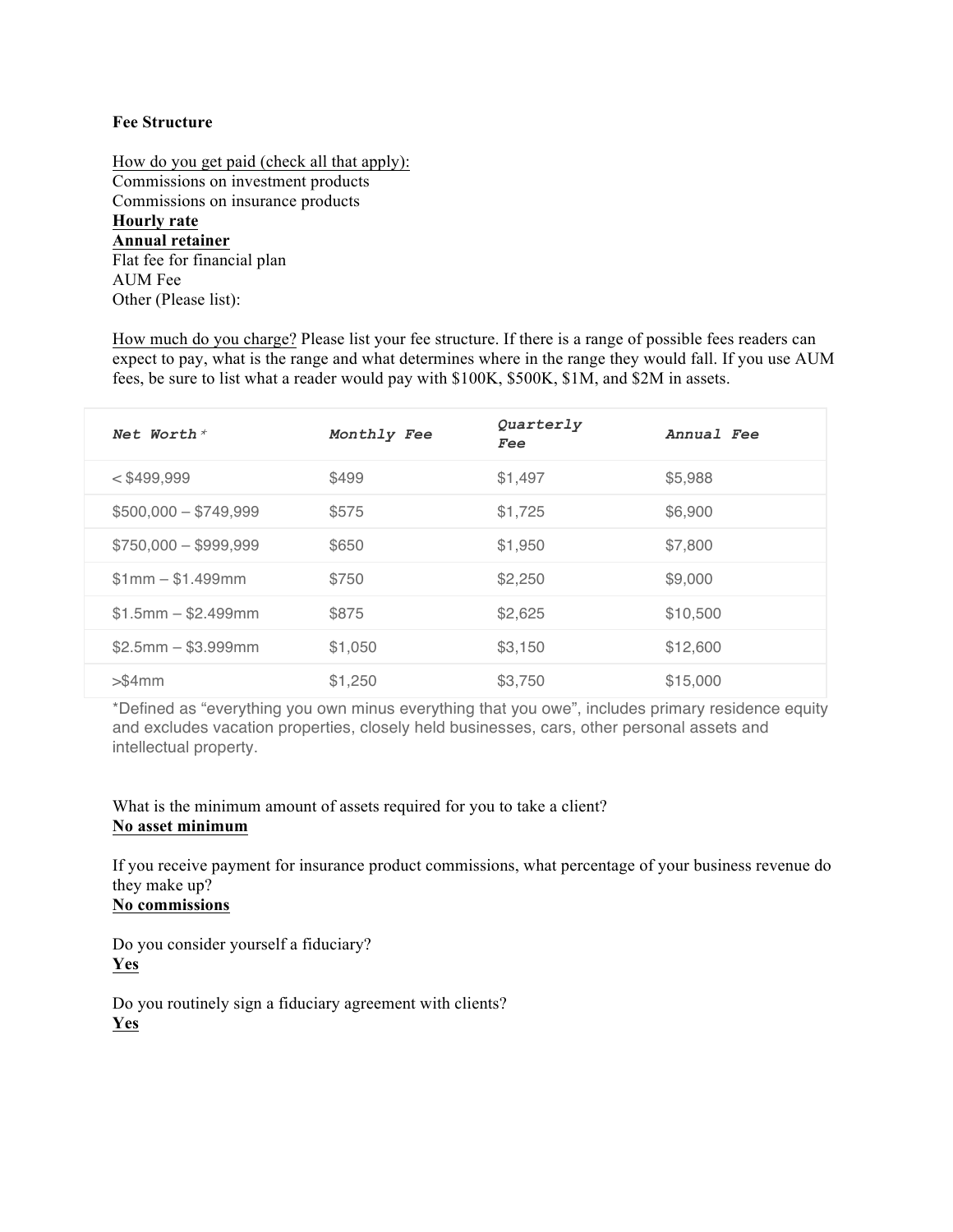### **Investment Philosophy**

Do you use tactical asset allocation? If so, please explain your process. **No. Strategic asset allocation used, based on DFA funds/models. No tactical strategies implemented.**

Do you believe you can time the market sufficiently well to beat a comparable low-cost index fund after fees?

**It's very difficult – I don't try.**

Do you pick individual stocks for clients? **no**

Do you believe most physicians should own a cash value life insurance policy of any type? If so, what type and why?

**There can be certain applications for cash value life insurance policies, but these are generally niche strategies for tax and estate purposes, or other (like using a long term care rider to secure LTC coverage combined with a death benefit). I very seldom recommend these, they are generally not appropriate for physicians with student loans or who are aggressive accumulators. Cheap/transparent term coverage is generally the best way to secure death benefit protection when that's what is needed. Insurance policies are not my preferred/recommended vehicle for investing or accumulating cash deferred interest.** 

Do you believe you can select mutual fund managers who can beat an index fund in the same asset class over the long term going forward?

**It's difficult. There are some factors which can be isolated/controlled which have historically added value over time. I select funds that emphasize low cost, low turnover/tax efficiency, and broad diversification. DFA's methodology for stock selection and transaction timing has performed well in the past, but there may be long periods in the future when they (or any other manager) may underperform a given index or asset class.**

What percentage of a typical client portfolio would you place into actively managed mutual funds or ETFs?

**All funds are DFA funds, depends on how you classify these. They are not index funds in the strict sense but are closer to a "passive" than "active" management style. More like a strict rules-based broadly-diversified set of funds that are managed systematically within that paradigm. However they do have low-cost and low-turnover benefits similar to index funds.**

What role do fees play in your selection of individual investments? **Very important consideration**

What fund companies do you routinely use? (Check all that apply) Vanguard **DFA** Bridgeway iShares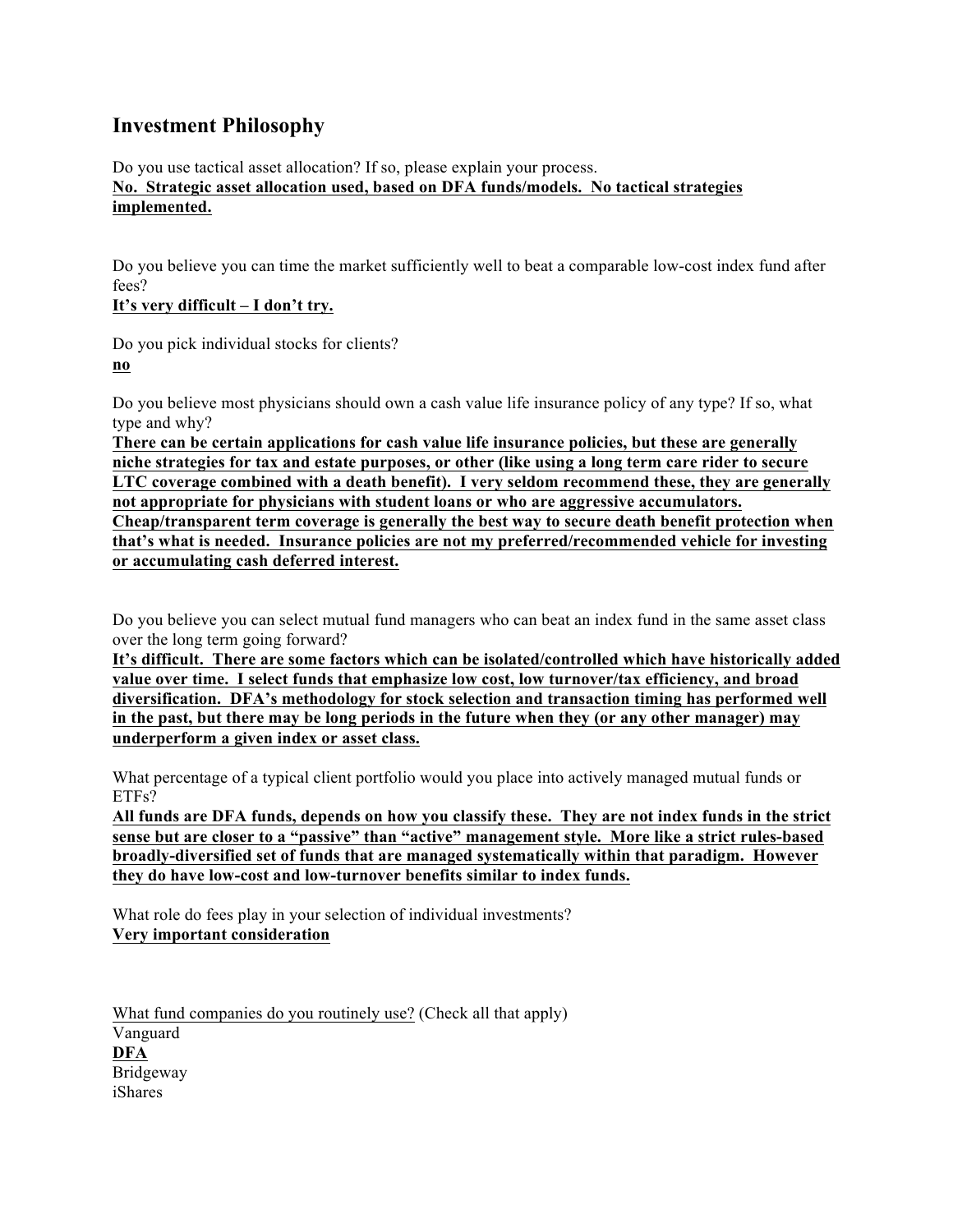Other (Please list):

Do you routinely engage in tax-loss harvesting for clients in their taxable accounts?

### **Yes, when applicable.**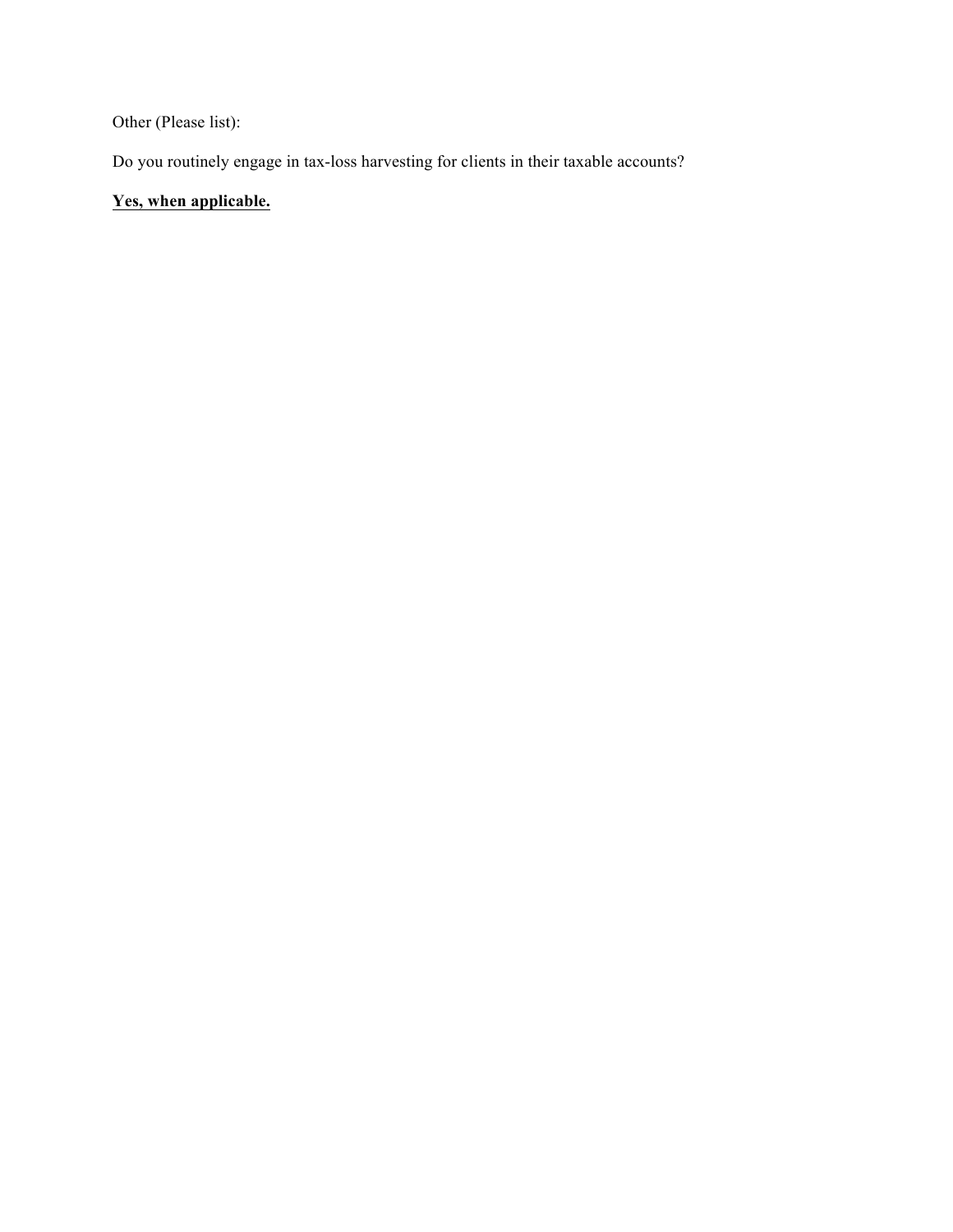## **Physician Specific Issues**

How many physicians and/or dentists are you currently advising? (i.e. managed assets of or met with in the last year): 40

What do you feel is your biggest value-add for a doctor?

#### **Being married to a physician, I have an intimate understanding of the personal, family, and lifestyle challenges associated with a career in medicine.**

Do you consider yourself qualified to give high-quality advice on all of the following student loan related issues: IBR, PAYE, REPAYE, PSLF, deferment, forbearance, and student loan refinancing? Why or why not? Is this advice included in your regular fees listed above?

#### **Yes. I routinely perform these analyses for clients, and help them to optimize payback strategies based on expected earnings for them and spouse, expected family size, expected career trajectory, etc. This is included in planning fees or can be purchased a-la-carte.**

How many clients have you assisted with a Backdoor Roth IRA in the last year? 5

Which of the following accounts do you consider yourself an expert on? (check all that apply) **401(k) 403(b) 457(b) Individual 401(k) SEP-IRA SIMPLE IRA Traditional IRA Roth IRA HSA Profit-sharing Plan** Defined Benefit/Cash Balance Plan Others (Please list):

What steps do you proactively take in a market downturn to improve investor behavior? **The entire investment conversation is framed in the context of a long-term experience that plays out over years. Short-termism is deadly, and this is discussed at the outset and consistently throughout the client engagement. Any assets needed within the next five to seven years will be invested more conservatively, and assets needed in a < 3 year window will be held in low-duration bonds and cash equivalents. This can help to preserve capital, and also to manage the investor's psyche.** ☺

Anything else that you would like me to take into consideration with regards to your application? (Attach additional documentation as desired)